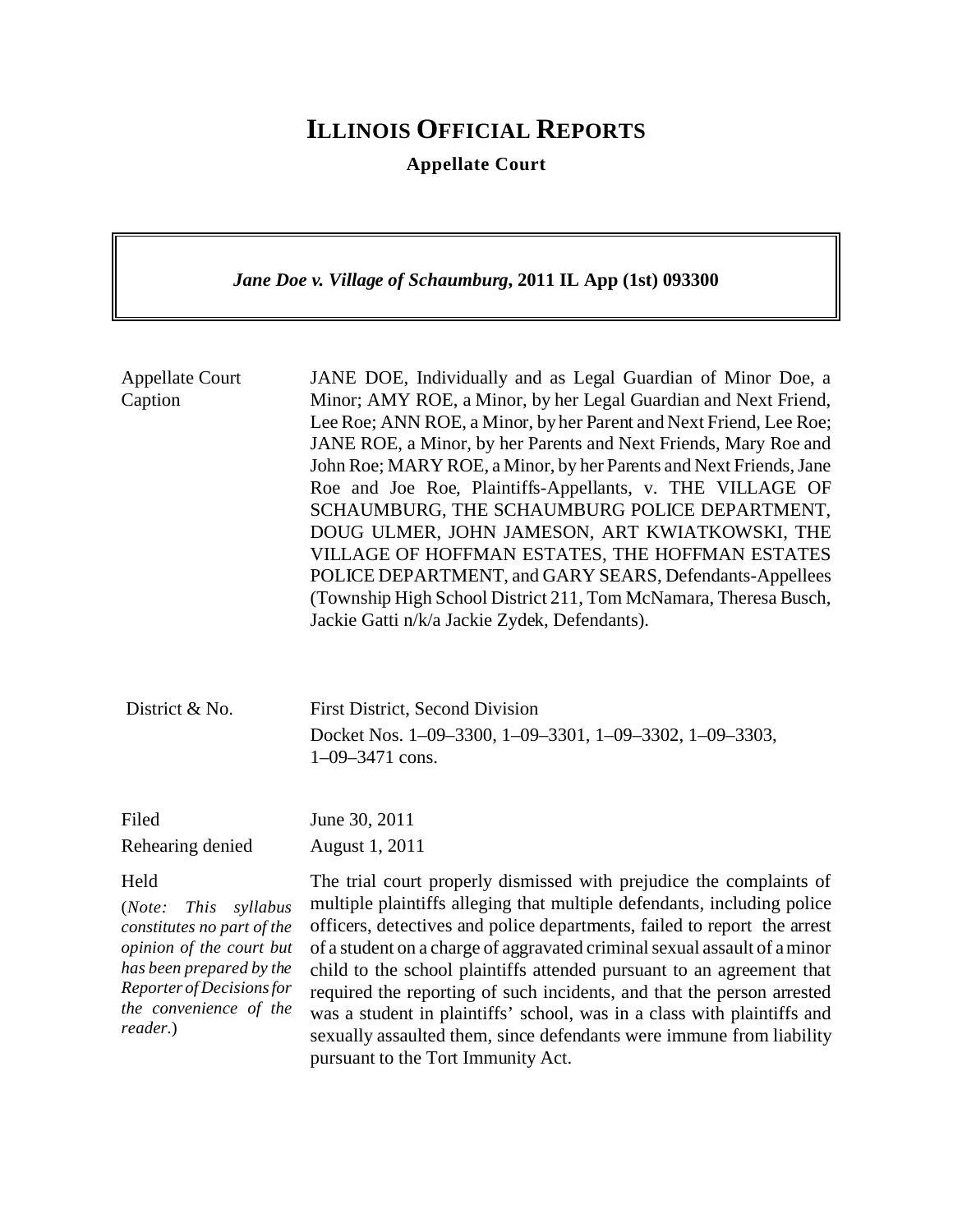| Decision Under<br>Review | Appeal from the Circuit Court of Cook County, No. 06–L–46 through<br>06–L–50; the Hon. Diane Larsen, Judge, presiding.                                                                                                                                                                    |
|--------------------------|-------------------------------------------------------------------------------------------------------------------------------------------------------------------------------------------------------------------------------------------------------------------------------------------|
| Judgment                 | Affirmed.                                                                                                                                                                                                                                                                                 |
| Counsel on<br>Appeal     | Eckhoff & Massarelli, P.C. (Catherine M. Massarelli, of counsel), and<br>Law Offices of Lynn D. Dowd (Lynn D. Dowd and Francis J. Leyhane<br>III, of counsel), both of Wheaton, and Dudley & Lake, of Chicago<br>(Kevin J. Golden, of counsel), for appellants.                           |
|                          | John E. Norton & Associates, LLC, of Wheaton (John E. Norton, of<br>counsel), Arnstein & Lehr LLP, of Hoffman Estates (Arthur L. Janura,<br>of counsel), and Arnstein & Lehr LLP, of Chicago (Hal R. Morris,<br>Jenifer H. Caracciolo, and Christina E. Lutz, of counsel), for appellees. |
| Panel                    | JUSTICE HARRIS delivered the judgment of the court, with opinion.<br>Presiding Justice Cunningham and Justice Karnezis concurred in the<br>judgment and opinion.                                                                                                                          |

#### **OPINION**

¶ 1 Plaintiffs Jane Doe, individually and as legal guardian of Minor Doe (Doe plaintiffs); Amy Roe, a minor, by her legal guardian and next friend Lee Roe; Ann Roe, a minor, by her parent and next friend Lee Roe; Jane Roe, a minor, by her parents and next friends Mary and John Roe; and Mary Roe, a minor, by her parents and next friends Jane and Joe Roe (Roe plaintiffs), appeal the order of the circuit court dismissing their complaints against defendants the Village of Schaumburg, the Schaumburg police department, Detective Doug Ulmer, Detective John Jameson, and Detective Art Kwiatkowski (the Schaumburg defendants), and the Village of Hoffman Estates, the Hoffman Estates police department, and Gary Sears (the Hoffman Estates defendants) pursuant to sections 2–619 and 2–615 of the Code of Civil Procedure (735 ILCS 5/2–619, 2–615 (West 2006)). On appeal, the plaintiffs contend that the trial court erred because (1) defendants owed them a duty based on sections 22–20 and 10–20.14(b) of the Illinois School Code (School Code) (105 ILCS 5/22–20, 10–20.14(b) (West 2006)), existing reciprocal reporting agreements, and the long-standing practice of municipalities sharing information regarding student arrests; (2) defendants breached that duty; and (3) the breach proximately caused their injuries. Plaintiffs further argue that section 4–102 of the Local Governmental and Governmental Employees Tort Immunity Act (Act)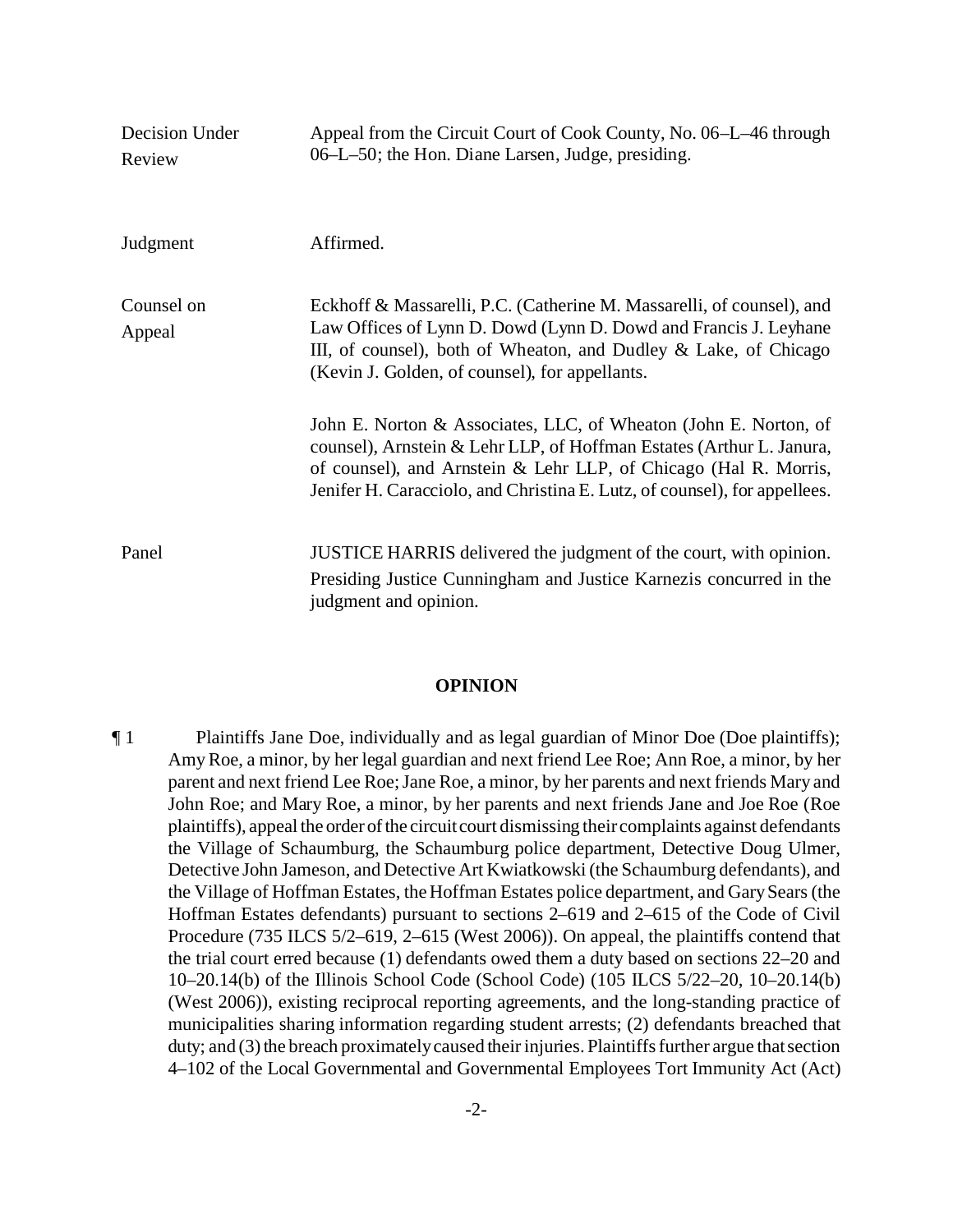(745 ILCS 10/4–102 (West 2006)) does not immunize defendants in this case. For the reasons hereinafter set forth, we affirm.

### ¶ 2 JURISDICTION

¶ 3 The trial court entered its order dismissing the complaints against the Schaumburg and Hoffman Estates defendants on October 9, 2009. Since the order did not dismiss the claims against all parties, the trial court was required to make a Rule 304(a) (Ill. S. Ct. R. 304(a) (eff. Feb. 26, 2010)) finding that there is no just reason for delaying either enforcement or appeal. The trial court made the required finding on November 2, 2009. Plaintiffs filed their notice of appeal on December 1, 2009. Accordingly, this court has jurisdiction pursuant to Illinois Supreme Court Rules 303 (Ill. S. Ct. R. 303 (eff. May 30, 2008)), and 304(a) governing appeals from final judgments entered below.

## ¶ 4 BACKGROUND

- ¶ 5 On July 21, 2004, Schaumburg police arrested Christopher Girard for aggravated criminal sexual assault of a minor child. Defendants Ulmer, Jameson and Kwiatkowski participated in Girard's arrest and investigation of his case. They also had information that Girard was attending summer school at Hoffman Estates High School at the time, but they did not report his arrest to the school district or to the principal of the high school. Instead, on October 15, 2004, Ulmer informed Hoffman Estates police officer Gary Sears of Girard's arrest. Sears was the resource officer assigned to District 211. Sears did not report the arrest to school officials despite the existence of a reciprocal reporting agreement between Hoffman Estates and Township High School District 211 (District 211), which includes Hoffman Estates High School. The agreement provided that "police officials will report to school officials \*\*\* with respect to a minor enrolled in one of the School District's schools who has been taken into custody or arrested for" criminal sexual assault, in accordance with section 22–20 of the School Code.
- ¶ 6 From August to October 2005, Girard was enrolled in a physical science class at Hoffman Estates High School. Minor Doe and minors Amy, Ann, Jane, and Mary Roe, who were enrolled in a special education program at the high school, also attended the class. During the class, Girard forcibly engaged in various acts with them such as touching their "breasts, vagina and buttock" and anal and vaginal penetration. In August 2007, Girard pleaded guilty to a number of sexual assault charges, including charges of assaulting girls at Hoffman Estates High School in 2005.
- ¶ 7 Plaintiffs each filed a complaint against District 211; Theresa Busch, the principal of Hoffman Estates High School; two teachers, Tom McNamara and Jackie Zydek; the Village of Schaumburg; the Schaumburg police department; and three individual police officers, Detectives Ulmer, Jameson, and Kwiatkowski. Plaintiffs later added claims against the Village of Hoffman Estates, the Hoffman Estates police department, and Gary Sears. At issue in this appeal are the Doe plaintiffs' fifth amended complaint and the Roe plaintiffs' fourth amended complaints. In the Doe plaintiffs' fifth amended complaint, counts VII through XII contained allegations of liability against the various Schaumburg defendants based on section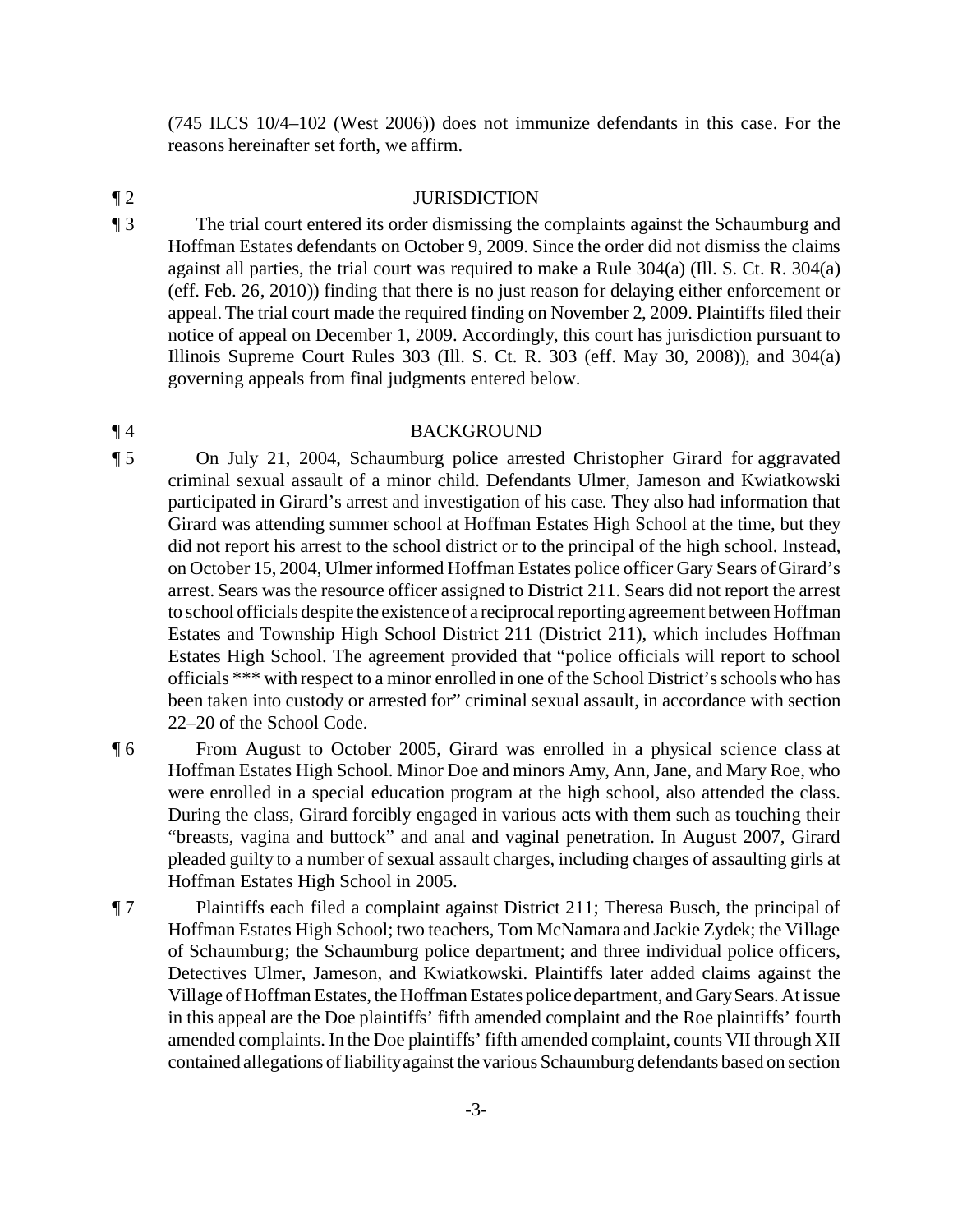1983 of title 42 of the United States Code (42 U.S.C. § 1983 (2006)), section 15 of the Rights of Married Persons Act (750 ILCS 65/15 (West 2006)), negligence, and willful and wanton misconduct. Counts XIII through XX contained allegations against the Hoffman Estates defendants based on the same theories. The fourth amended complaints of all the Roe plaintiffs are essentially identical and contained allegations against the Schaumburg defendants in counts VIII through XI, and XVI and XVII. Counts XII through XV pertained to allegations against the Hoffman Estates defendants.These counts based liability on section 1983, negligence, and willful and wanton misconduct.

¶ 8 Defendants filed motions to dismiss the Doe plaintiffs' fifth amended complaint and the Roe plaintiffs' fourth amended complaints pursuant to sections 2–615 and 2–619. In the motions, defendants argued that the complaints did not allege facts showing that they owed plaintiffs any duties, and in any event, sections 4–102 and 2–205 of the Act immunized them from liability for plaintiffs' claims. The trial court granted defendants' motions to dismiss with prejudice on October 9, 2009, and on November 2, 2009, the trial court made the required Rule 304(a) finding.<sup>1</sup> Plaintiffs filed this timely appeal.

# ¶ 9 ANALYSIS

- ¶ 10 Plaintiffs filed a single brief on appeal focusing on the tort claims against defendants. In their brief, plaintiffs alleged that defendants owed them a duty based on sections 22–20 and 10–20.14(b) of the School Code and the respective reciprocal reporting agreements entered into with District 211 pursuant to section 22–20. They contended that defendants breached their statutory duties by failing to notify appropriate District 211 administrators of Girard's arrest and failing to fulfill their obligation to set up reciprocal reporting agreements with District 211. Quoting *Abbasi v. Paraskevoulakos*, 187 Ill. 2d 386, 394 (1999), they argued that "[i]n a common law negligence action, a violation of a statute or ordinance designed to protect human life or property is *prima facie* evidence of negligence." Plaintiffs further contended that plaintiffs are members of a class the School Code was enacted to protect, their injuries were of the type the statute intended to shield them against, and the statutory violations proximately caused their injuries. Plaintiffs also alleged a duty based on defendants' long-standing practice of sharing information about the arrests of students enrolled in District 211 schools. They argued that in light of this tradition, defendants' failure to report Girard's arrest constituted negligent performance of a voluntary undertaking.
- ¶ 11 We agree with plaintiffs that a violation of a statute such as the School Code can give rise to a tort claim. See *Noyola v. Board of Education*, 179 Ill. 2d 121, 130-31 (1997). Furthermore, plaintiffs'well-reasoned arguments may very well support their contention that the School Code imposes certain duties upon those parties subject to its provisions. However, we need not address whether defendants here owed a statutory or common-law duty to plaintiffs. The existence of a duty and the applicability of an immunity are separate issues. *Arteman v. Clinton Community Unit School District No. 15*, 198 Ill. 2d 475, 487 (2002).

<sup>1</sup>Plaintiffs' claims against defendants District 211, Busch, McNamara, and Zydek, however, remain before the trial court and those defendants are not parties to this appeal.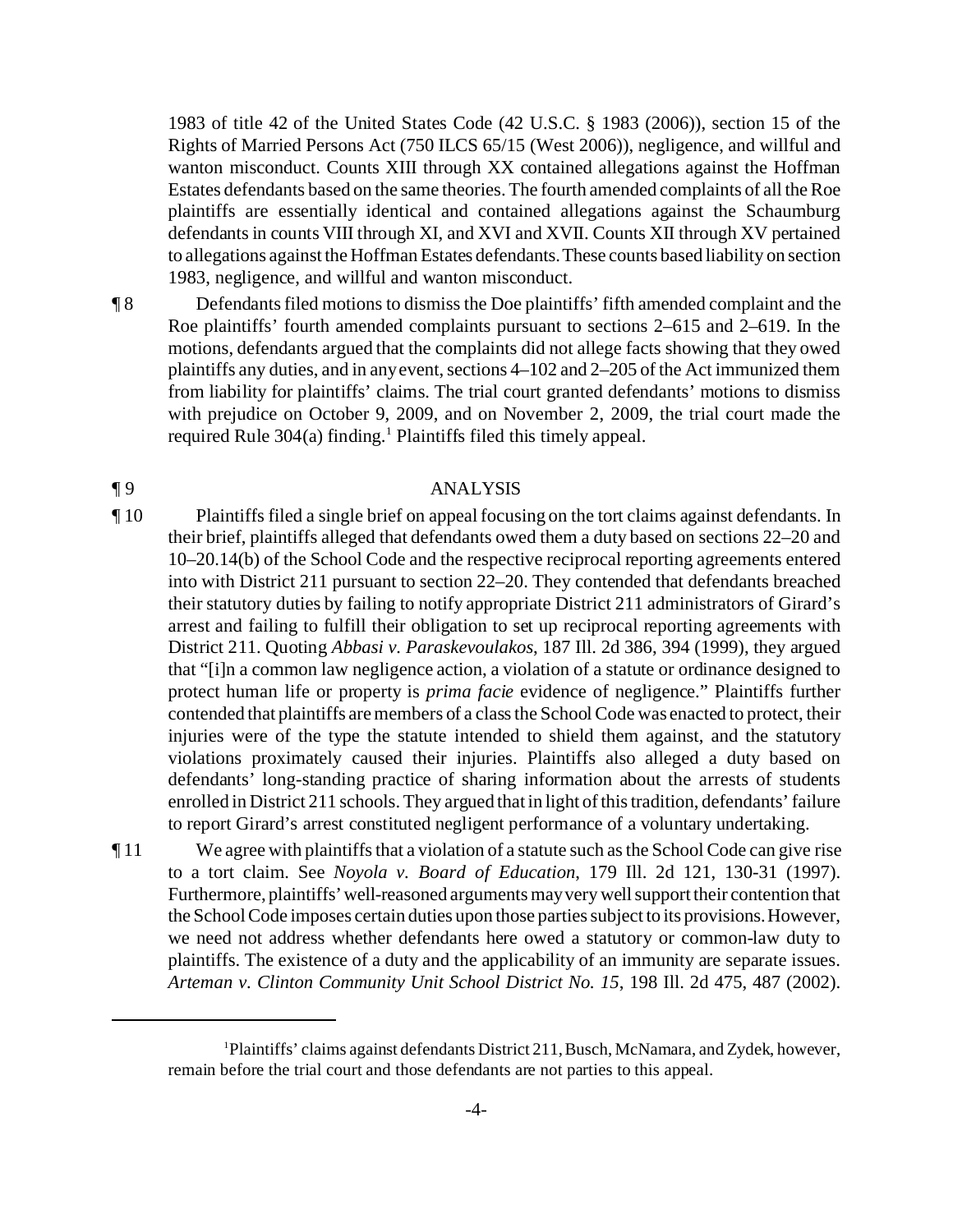Therefore, even if defendants owed such a duty and breached that duty, provisions of the Act may immunize them from liability. A reviewing court may "forgo the determination of issues unnecessary to the outcome of a case." *DeSmet v. County of Rock Island*, 219 Ill. 2d 497, 509 (2006); see also *Green v. Chicago Board of Education*, 407 Ill. App. 3d 721 (2011) (the appellate court assumed, *arguendo*, that the Board owed Green a duty in order to reach the issue of whether the Board can claim immunity under the Act). For the reasons that follow, we hold that sections 4–102 and 2–205 of the Act immunize defendants from the tort liability alleged in plaintiffs' complaints.

- ¶ 12 Involuntary dismissal under section 2–619 is proper where the claim asserted "is barred by other affirmative matter avoiding the legal effect of or defeating the claim." 735 ILCS  $5/2-619(a)(9)$  (West 2008)). The defense of immunity under the Act is an affirmative matter properly raised in a section 2–619 motion to dismiss. *Van Meter v. Darien Park District*, 207 Ill. 2d 359, 367 (2003). When reviewing a dismissal pursuant to section 2–619, the court views all pleadings and supporting documents in the light most favorable to the nonmoving party. *Id.* at 367-68. We review a section 2–619 dismissal *de novo*. *Epstein v. Chicago Board of Education*, 178 Ill. 2d 370, 383 (1997).
- ¶ 13 The purpose of the Act is to shield "local public entities and public employees from liability arising from the operation of government." 745 ILCS 10/1-101.1 (West 2006). " 'By providing immunity, the legislature sought to prevent the diversion of public funds from their intended purpose to the payment of damage claims.' " *Village of Bloomingdale v. CDG Enterprises, Inc.*, 196 Ill. 2d 484, 490 (2001) (quoting *Bubb v. Springfield School District 186*, 167 Ill. 2d 372, 378 (1995)). We interpret the Act as a whole, and construe each provision in relation to every other provision. *Zimmerman v. Village of Skokie*, 183 Ill. 2d 30, 56 (1998). Government entities and employees bear the burden of proving immunity under the Act. *Van Meter*, 207 Ill. 2d at 370.
- ¶ 14 Section 4–102 of the Act provides:

"Neither a local public entity nor a public employee is liable for failure to establish a police department or otherwise provide police protection service or, if police protection service is provided, for failure to provide adequate police protection or service, failure to prevent the commission of crimes, failure to detect or solve crimes, and failure to identify or apprehend criminals." 745 ILCS 10/4–102 (West 2006).

In *DeSmet*, our supreme court determined that section 4–102 "is comprehensive in the breadth of its reach, addressing situations where no police protection is provided \*\*\* and those in which inadequate protection is provided." *DeSmet*, 219 Ill. 2d at 515. Furthermore, since the provision does not contain an exception for willful and wanton misconduct, the legislature intended to immunize defendants from both negligence and willful and wanton misconduct. *DeSmet*, 219 Ill. 2d at 515; see also *Anthony v. City of Chicago*, 382 Ill. App. 3d 983, 989 (2008).

¶ 15 The *DeSmet* court, however, left open the slight possibility that section 2–202 of the Act provided a willful and wanton exception to section 4–102 as evidenced by *Doe v. Calumet City*, 161 Ill. 2d 374 (1994). It acknowledged the holding in *Doe* that the plaintiff stated a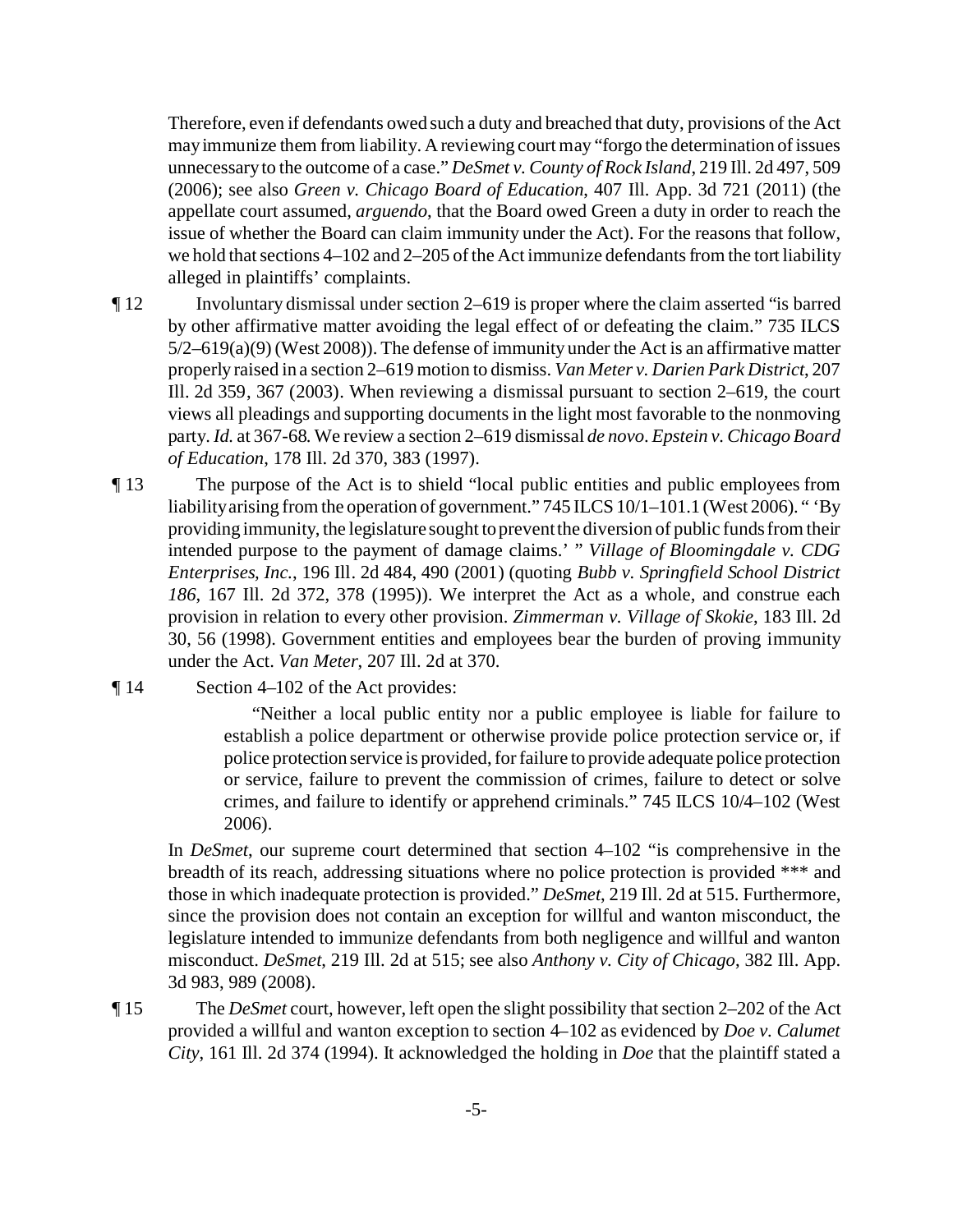cognizable claim for willful and wanton misconduct against Officer Horka pursuant to section 2–202. *DeSmet*, 219 Ill. 2d at 518. Section 2–202 states:

"A public employee is not liable for his act or omission in the execution or enforcement of any law unless such act or omission constitutes willful and wanton conduct." 745 ILCS 10/2–202 (West 2006).

In distinguishing *Doe* from the case before it, the *DeSmet* court found the fact that Officer Horka "exercised control over the crime scene and over other officers" significant; therefore, the *Doe* court's application of section 2–202 as an exception to section 4–102 was "factspecific" to that particular case. *DeSmet*, 219 Ill. 2d at 519. *Doe* created confusion as to whether section 2–202 articulated a willful and wanton exception to provisions such as 4–102, and our supreme court revisited the issue in a recent decision. In *Ries v. City of Chicago*, 242 Ill. 2d 205 (2011), *pet. for reh'g pending*, the court explicitly determined that to the extent *Doe* holds that section 2–202 provides a willful and wanton exception to immunities under the Act, it "is no longer good law." *Ries*, 242 Ill. 2d at 227. The *Ries* court reiterated its long-held view that "[w]hen the plain language of an immunity provision in the Tort Immunity Act contains no exception for willful and wanton misconduct," the legislature intended to provide immunity against both negligence and willful and wanton misconduct. (Internal quotation marks omitted.) *Ries*, 242 Ill. 2d at 224. Section 4–102 contains no exception for willful and wanton misconduct. If the provision applies here, defendants have unqualified immunity against plaintiffs' claims.

¶ 16 Plaintiffs contend that section 4–102 does not apply because the establishment of a police department or the provision of police protection services is not at issue in their case. Rather, they question only the failure of the villages and police departments to report Girard's arrest to District 211 as required by section 22–20 of the School Code. We look to the tort allegations contained in plaintiffs' complaint to determine whether their claims fall under a provision of the Act. See *DeSmet*, 219 Ill. 2d at 513. In their complaints, plaintiffs alleged that the municipal defendants intentionally and deliberately failed to properly train and supervise their employees, including Detectives Ulmer, Jameson, and Kwiatkowski, regarding the requirements of the reciprocal reporting agreements with District 211. They also alleged that defendants were aware of an existing custom or policy among their employees to refuse to abide by the reciprocal agreements. The failure to properly train and supervise employees, or to have in force procedures to ensure the adequate performance of their duties, "implicate[s] the structural adequacy of police protection services" provided by defendants, and such failure is immune from liability under section 4–102. *DeSmet*, 219 Ill. 2d at 513-14.

¶ 17 Furthermore, plaintiffs' allegations that defendants intentionally and deliberately failed to abide by the reciprocal reporting agreements, and intentionally and deliberately ignored the requirement to notify District 211 that a student committed an aggravated criminal sexual assault on a minor, implicate section 2–205 of the Act. Section 2–205 provides:

> "A public employee is not liable for an injury caused by his adoption of, or failure to adopt, an enactment, or by his failure to enforce any law." 745 ILCS 10/2–205 (West 2006).